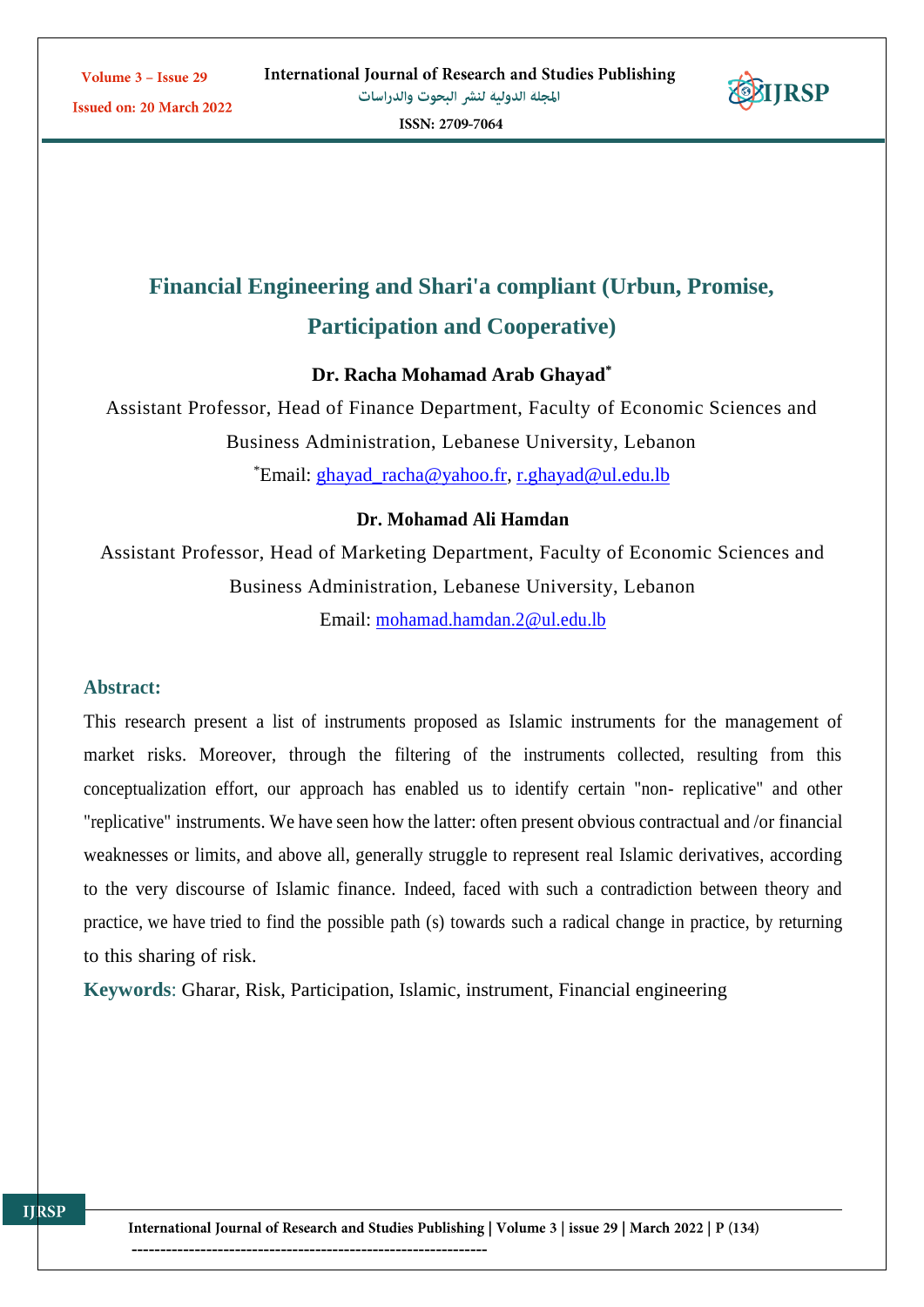## **1. Introduction**

Islamic financial institutions need new tools that can enhance liquidity in the market, and develop their performance in risk management. But the process of creating new tools is complex and sensitive and requires interdisciplinary study including a deep understanding of Islamic jurisprudence.

The future of Islamic financial institutions- considered an emerging industry compared to its conventional counterparts- depends on financial engineering. Therefore, Islamic banks, to be competitive, need a variety of financial tools capable of responding to local and global economic variables. This article will present the role of financial engineering in the risk management of Islamic financial institutions

Economists regularly distinguish between the terms "risk" and "uncertainty." Based on Knight (1921), risk explains situations in which probabilities of diverse results can be "objectively" evaluated. Uncertainty describes situations where such measurement is infeasible. But, according to Takayama (1993), if subjective probabilities are used instead, and axiomatic approach is employed, the difference among risk and uncertainty "seems to have become mostly irrelevant". In point of view of Islam, risk as such, like hardship, is not desirable for its own sake. Hardship is desired only when involved benefits more than offset associated hardship. Risks are desirable only when they stimulate productive efforts and value-added activities. However, this does not mean that any decision to take risks is prohibited. Moudaraba involves significant risks, but it is completely Islamic.

 Derivatives play an essential role in hedging and mitigating risk. However, most financial derivatives in the financial markets are rejected by the lawyers mainly because of Gharar involved in these transactions .

Islamic banks, similar to conventional banks, face credit risk, liquidity risk, profit-rate risk and currency risks, among others. Conventional banks use derivatives to hedge their exposures against interest-rate risk and currency risk, in addition to offering their customers derivative products. However, more than 30% of Fitch-rated Islamic banks do not use derivatives, and most of the remaining 70% use it in a limited capacity, constraining it to instruments like profit-rate swaps and Islamic-currency forward contracts.

International Journal of Research and Studies Publishing | Volume 3 | issue 29 | March 2022 | P (135) --------------------------------------------------------------



Volume 3 - Issue 29 Issued on: 20 March 2022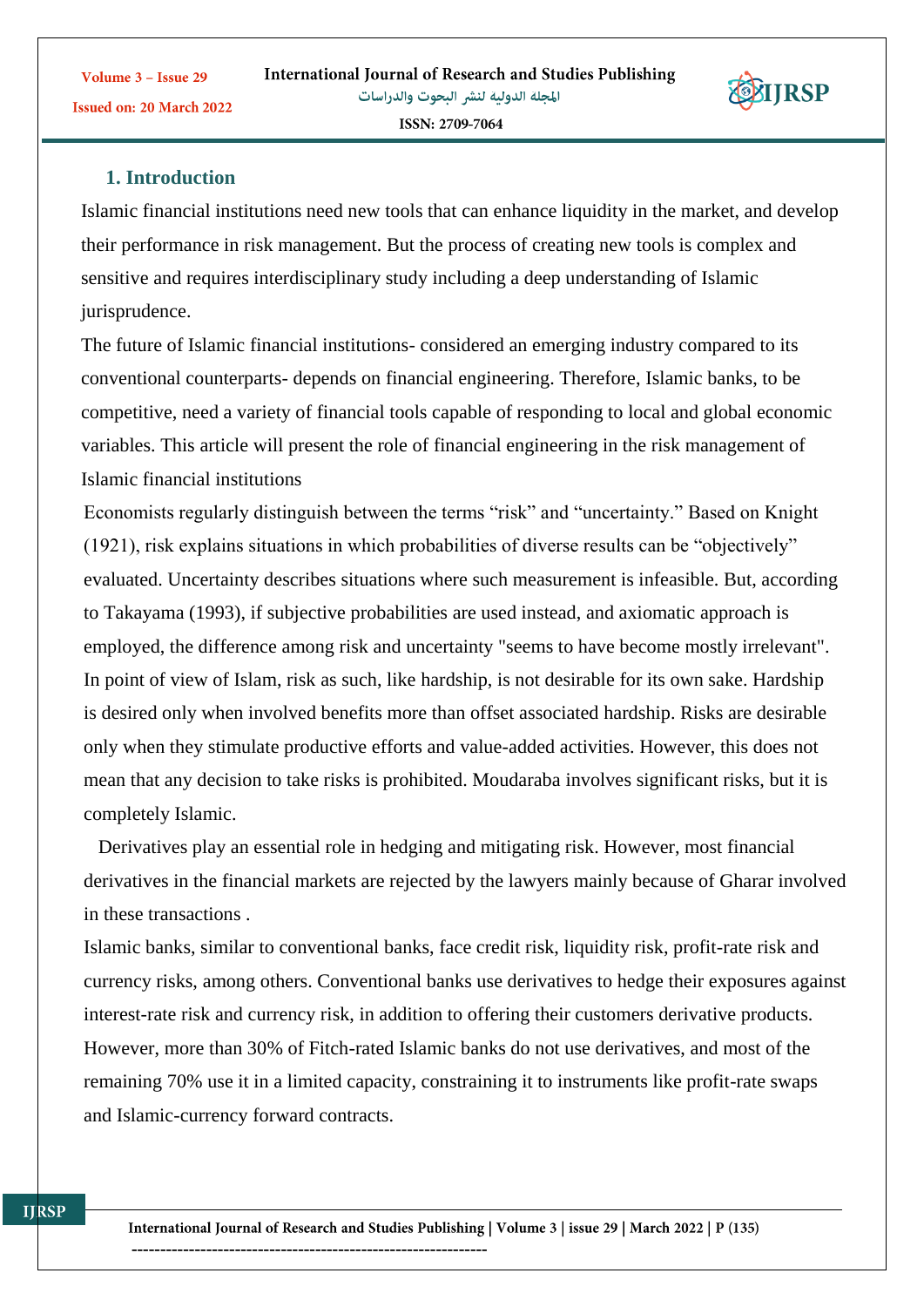

**Why Conventional derivatives are prohibited?**

Volume 3 - Issue 29

Issued on: 20 March 2022

The derivatives are accused, among other things: of promoting speculation, of driving finance away from the economy real from contribute at the distortion some price to increase the complexity of markets, to promote inequality in the distribution of risk and therefore wealth. As the object of a transaction may not exist at the time a contract is signed, Islamic scholars argue that derivatives could lead to excessive uncertainty, unnecessary risk (gharar) or speculation that borders on gambling ( maisir) due to contingent state pricing and the lack of predetermined object characteristics. Value could lead to zero-sum gains on both sides of the market (Kamali, 2007) and possible exploitation of the ignorant (Smolarski et al., 2006). Many derivative contracts are also used for speculation (they lack an actual hedging need), disproving equal risk sharing (sharing) in the actual ownership of the reference asset(s) by all contractual parties subject to the religious constraints that govern lending and profit-taking (Jobst, 2007b; Ahmad, 2000). A large number of Sharia scholars do not accept futures and options because they are not concluded contract (Osmani, 1999). "Some basic concepts and some form requirements of futures trading are exactly the same as those established by the Prophet Muhammad for futures trading", says Khan (1995), but the problem is the possibility of unnecessary risks resulting from speculation, exploitation, and perceived lack of ownership of physical assets, rendering traditional futures incompatible with the Sharia.

Another reason for considering them not in conformity with the Shariah relates to the defermentof both actual asset delivery and final payment in conventional derivatives contracts, such as futures (Jobst, 2008b).

For similar causes, many scholars judge options as incompatible with Sharia. Holders of a call (put) option ("promises") obtain from the seller ("promissory") the right (but not the obligation) to obtain (sell) the underlying asset at a pre- determined price through a precise period of time. Usmani (1999) examines that "according to the principle of the shari'ah, an option is a promise to sell or purchase a thing on a specific price within a specified period. Such a promise in itself is permissible and is normally binding on the promisor (like a wa'ad contract). But, this promise cannot be the issue subject of a sale or purchase. Consequently, the promisor cannot charge the promisee a charge for making such a promise".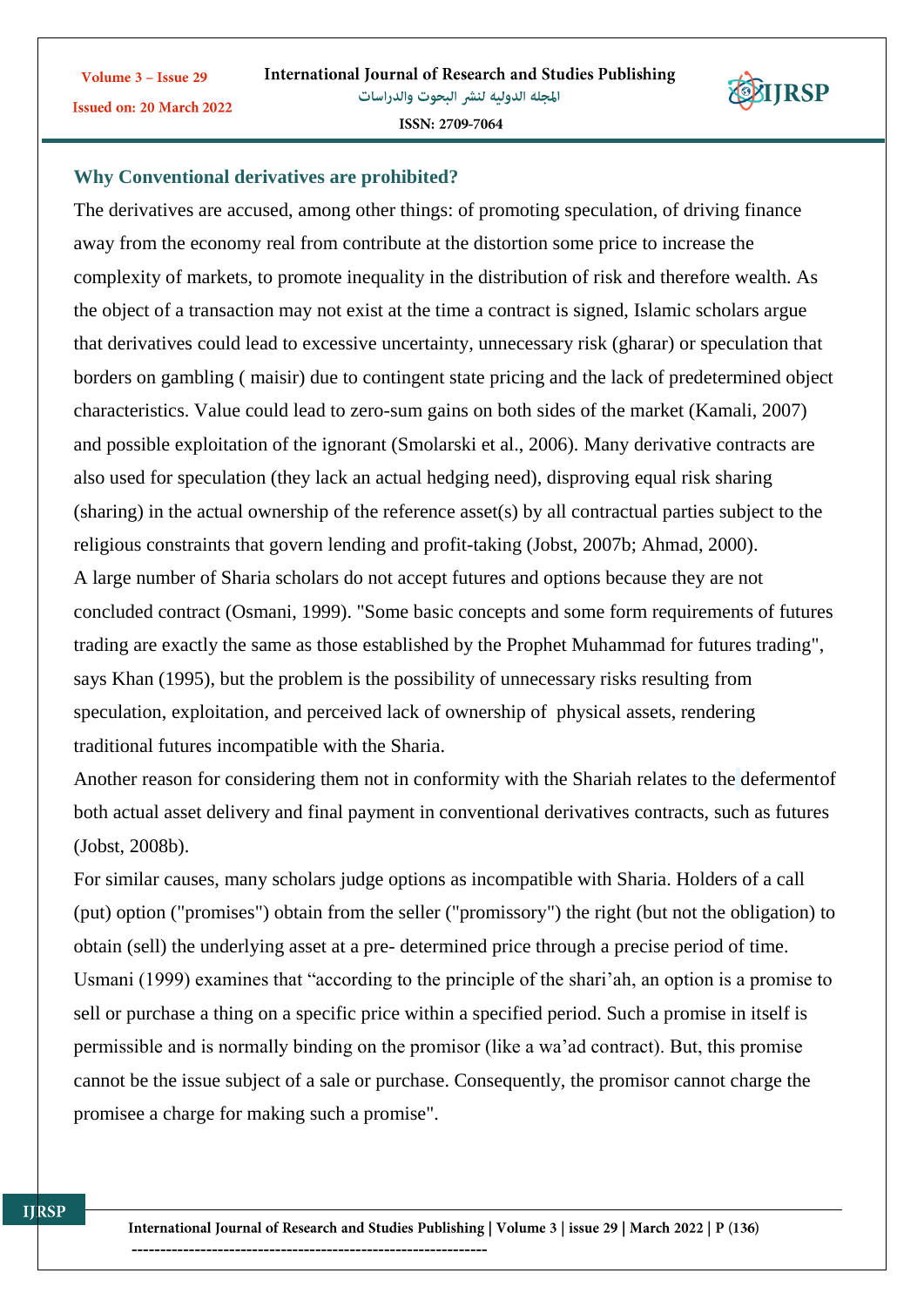**SIIRSP** 

In many cases, Arbon (down payment) and Waad (one-sided promise) have been used to design Shariah-compliant tools similar to call options (Al-Jamal, 2006; Oberoi et al., 2009).

For Basha (1999) the exclusion of options on the basis of Gharar and Maisir is assumed to be dealt with primarily for speculative gain rather than a true hedge. Therefore, we can say that the use of futures or options is contrary to Islamic principles(Jobste, 2008a).

## **1.1. Research objective**

The main objective of this paper is to suggest products and tools for financial derivatives that can be used in Islamic finance for the risk management. This research aim to propose Islamic financial instruments based on the principle of "risk sharing" (as opposed to "transferring" or "selling" the risk). This research is mainly based on two ideas: the first is "permissible risk", and the second is the rule of Gharar, while we try to define the possible conceptual meanings of "prohibited gharar" in contemporary financial terms.

 Our research focuses on field discovery, hybrid exploration (theoretical and empirical) of the research object and the proposal for improving the existing (Baumard and Ibert, 2003). Indeed, the sub-objectives of the research are: (1) Discover, understand and identify contracts, practices, techniques or financial instruments intended for the management of market risks, currently used by institutions Financial and banking, or proposed in the literature of Islamic Finance. (2) Complete the prospecting work, in the light of our work theoretical and conceptual previous ones, i.e. in particular: by filtering the instruments obtained with predefined criteria in order to separate "replicative instruments" from derivatives of "non-replicable instruments". (3)Propose, if necessary, from there and all of our analyses and results, avenues for the future in terms of managing market risks.

## **2. Methodology**

Our research follows the path of exploration, as opposed to hypothesis testing. Based on all of our analyses and observations, we will suggest ways forward in terms of market risk management. The empirical part will start by a case study (three Islamic financial institutions), both descriptive and exploratory.

The **exploratory case study** allow us to discover the ground at the start of the research: its results will then be substantiated and deepened by the extended investigation with the aim of describing / exploring their market risk management practices and techniques.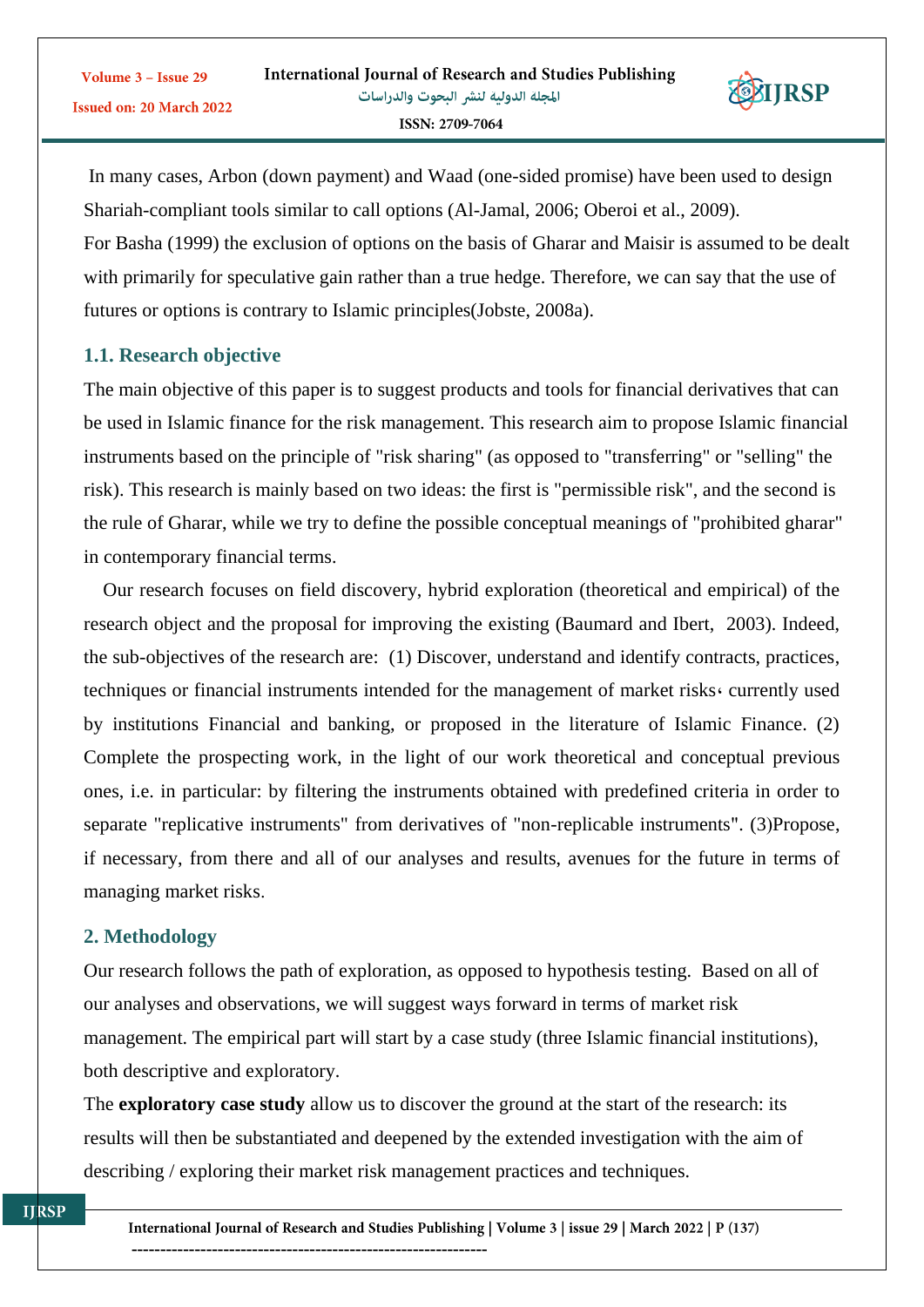

However, we will move from this simple case study to a more **extensive field survey**. We therefore set out to build a sample of 100 Islamic financial institutions around the world in order to study carefully and in detail their annual reports, websites and other available financial publications.

## **3. Literature review**

Volume 3 - Issue 29

We don't have, from Fiqh, a fairly accurate general definition of "Gharar", especially "forbidden gharar". Although the legal aspects of gharar are well established in Islamic jurisprudence, researchers in Islamic finance constantly face the dilemma of defining the concept and its precise meaning.

## **3.1. Definitions of Gharar**

Badawi (1998, p. 16) considers that: "The precise meaning of Gharar is itself uncertain. The literature does not give us an agreed definition and scholars rely more on enumerating individual instances of Gharar as substitute for a precise definition of the term." Frank Vogel (1998, p. 64) expresses a similar tone: "As with riba, fiqh scholars have been unable to define the exact scope of gharar." These claims might well be exaggerating, but they point to the need for further contemporary formulation of the subject.

Gharar has many definitions, which can be summarized under three headings: (Al-Darir 1977): **1)** Gharar means uncertainty. Ibn Abidin defines Gharar as "uncertainty over the existence of the subject matter of sale".

**2)** *Gharar* also means ignorance and this can be when the subject matter of sale isunknown. According to Ibn Hazm "*Gharar* in sale occurs when the purchaser does not know what he has bought and the seller does not know what he has sold". 3) *Gharar* means both the unknown and the doubtful. According to Al-Sarakhsi "*Gharar* obtains where consequences are concealed". This view is shared by most jurists.

## **3.2. Classification of** *Gharar*

There are many hadiths that forbid Gharar, either by name or by identifying one or more of its equivalents. But Gharar cannot be completely avoided. According to Shatby, "removing all gharar from contracts is difficult to achieve". In the opinion of the majority of jurists, the gharar that affects the contract is the excessive gharar because it affects the validity of the contract, while the slight gharar has no effect.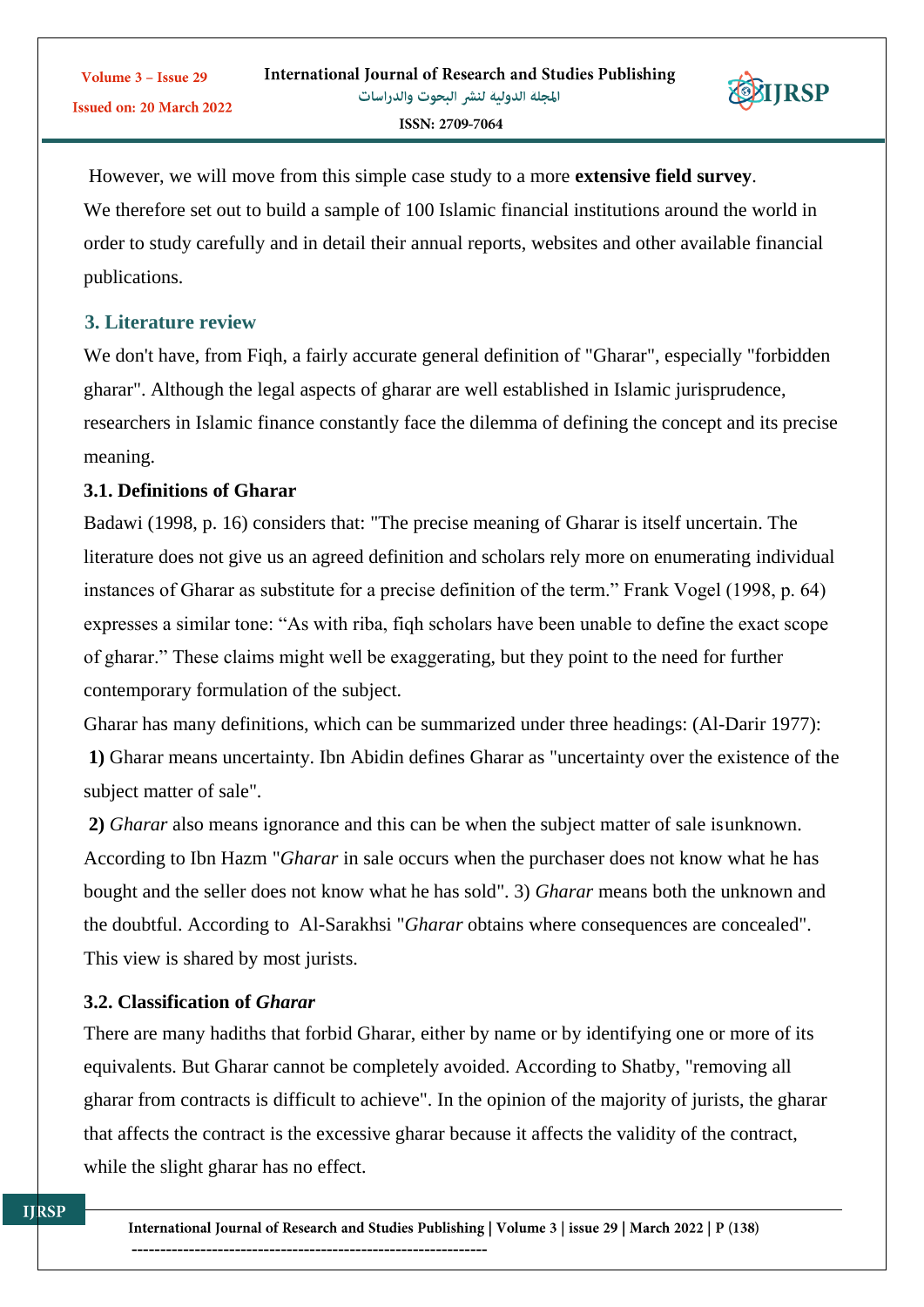

The jurists distinguish between two types of Gharar: excessive and light gharar, and its effect on the contract is questionable. According to al-Baji, the slight gharar is that from which only just a contract is free although **excessive** *Gharar* is that which dominates the contract that it comes to characterize it.

Based on the degree of permissibility of gharar in Islamic operations, we can present four types of gharar

## **1) The Prohibited** *Gharar***:**

For Fukuoha, gambling is the pure form of gharar, the latter being a zero-sum game with uncertain winnings. Imam Malik's explain: "Gharar and risky deals include the case of a man who lost slavery, or his slave ran away, the price of which is (say) fifty dinars, so someone else tells him. The man: buy it for twenty dinars. If the buyer finds it, the seller loses thirty dinars. Otherwise, the buyer loses twenty Dinars. **Ibn Taymiyyah** explicitly explains: "Al-Gharar describes matters with an unknown fate. Selling such things is easy and a gamble". **Ibn al-Qayyim writes**: "Gharar is the possibility of existence and nonexistence. Its sale is forbidden because it is a sort of gambling, which is maysir".

## **2) The Permissible** *Gharar***:**

According to Shatibi, the *Hadith* (which prohibits *Gharar*) does not intend to prohibit all *Gharar*  because jurists permit some transactions which have *Gharar* such asselling what is hidden in the ground, selling a house though its foundation has not beenseen.

*Gharar* can be permissible when there is no general agreement among the schools of jurisprudence that this *Gharar* is prohibited and the contract that involves this *Gharar* is invalid. If at least one school permits it with or without conditions, then it is considered permissible *Gharar*.

### **3) The Acceptable** *Gharar*

In the Islamic context jurists define *Gharar* to mean risk. Islam does not prohibit a contract just because it involves risk. Only when risk is a channel to make one party profits at the expense of the other that it becomes **Gharar**. Based on Ibn Taymiah, Islam did not prohibit every kind of risk. What is prohibited among such kinds is eating wealth for nothing, even if there were no risk, not that risk as such is prohibited.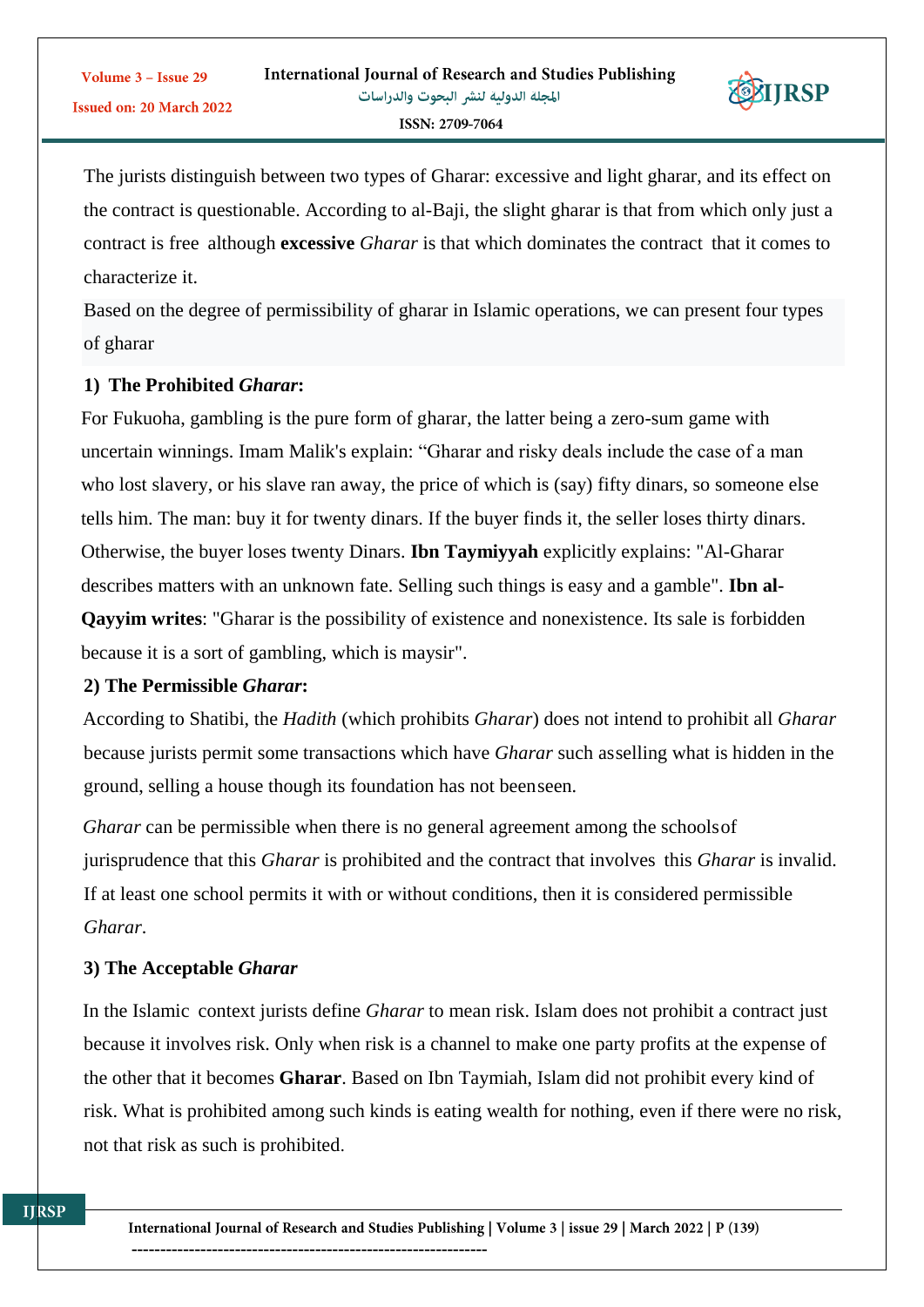

Jurisprudence scholars have three conditions for **permissible risk**. The risks involved must be: 1) Neglected: The probability of failure is low enough. As the magnitude of the potential loss rises, the degree of certainty needed to consider this loss diminishes Al-Ghazali notes. 2) Inevitable: The game allows win-win results, so that a beneficial exchange can be made. 3) Unintentional: Win-win outcomes are preferred over lose-lose outcomes. If the player's goal is to search for a win-win outcome this is a beneficial transaction.

When the endogenous or the exogenous uncertainties are the main sources of Gharar then this Gharar can be considered acceptable Gharar.

## **4) The Mandatory Uncertainty**

In this case *Gharar* (uncertainty) is a prerequisite to the validity of the contract. This is the wellestablished view concerning the *musharakah*, *ijarah* and *mudarabah* contracts. In the *musharakah* contract all parties are partners in case of profit and liable in case of loss and no minimum profit can be assured to one party, or one party is entitledto a share in profit only while the other party is made liable for the entire loss along with his share in profit as these situations could contradict the above maxims.

### **4. Empirical Study**

On the empirical study, we postulated that the "Prohibited Gharar" verified a number of characteristics, which we translated into terms of filtering criteria already analyzed and clarified on this research. The data analysis consist essentially of market risk management techniques and instruments used in Islamic Financial Institutions or proposed in the literature, as well as their characteristics. The second bias is that of the field survey conducted at the level of annual reports and financial publications/communications of a well-considered sample of Islamic financial institutions.

The collection phase therefore enabled us to draw up a list of market risk management instruments: instruments already used or at least proposed for use in Islamic financial institutions. We have analyzed/ filtered these instruments based on the conceptual framework already mentioned.

Indeed, we started by taking one or two cases per country, gradually moving from one country to another, and so on. The sample is composed of 100 IFIs (mainly BIs). The representativeness of the sample was checked in the light of the statistics of geographical distribution but also,

International Journal of Research and Studies Publishing | Volume 3 | issue 29 | March 2022 | P (140) --------------------------------------------------------------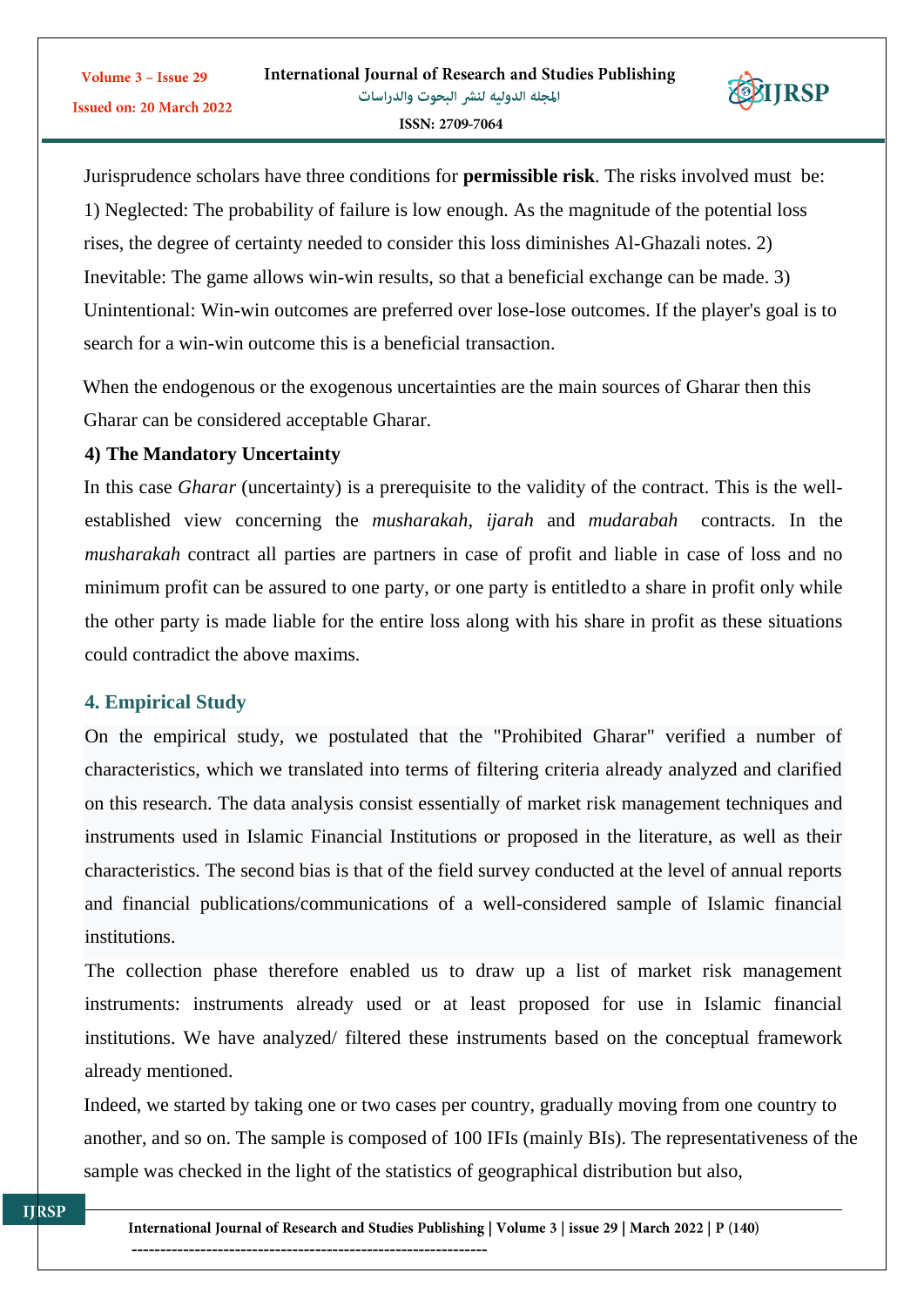Volume 3 - Issue 29

Issued on: 20 March 2022



In the light of a "theoretical" analysis taking into account the distribution of the schools/models of the IF and the composition of the Sharia Councils.

The collection phase has therefore enabled us to compile a list of market risk management instruments: instruments already in use or at least proposed for use in Islamic financial institutions. We analyzed / filter these instruments starting from the conceptual framework discussed . We postulated a given vision of the "Forbidden Gharar", whose characteristics gave rise to a number of analytical criteria. this postulated view reflects the majority view in Islamic Finance, emphasizing the transfer aspect of market risk not only in the prohibition but also in the alternative.

Thus, after having constituted a sample of instruments, we filtered them with these criteria (Filter I). Two categories of instruments are therefore obtained: "derivatives replicative instruments" according to the postulated majority view ("Category I") and "non- replicative instruments" ("Category II"). Then, this Category II was in turn be subjected to a qualitative filtering (Filter II), aimed above all at opening the way to the final discussion of the results.

The sampling and collection work corresponding to our field survey is long, repetitive and perilous. Indeed, we studied the financial publications for each institution. It is almost the work of an archivist: defined the desired information sections, read the media, list the information in a central Excel file, go back and forth continuously between the sections and the elements discovered (etc.), and all this while constantly comparing with our study of the literature.

Filter I. The two criteria of "zero-sum game" and "sale of risk" best reflect, according to our study, the problem of extension. We have in the first place essentially numerical and / or financial criteria explained, and which is called "numerical-financial criteria of Filter I" (CNF). These are: (1) already specified criterion of "sale of risk"; (2) the already specified "zero-sum game" criterion; and (3) the "fictitious sale" test already specified. In addition to these criteria, there are essentially qualitative and/or legal criteria. We called them "Filter I qualitative criteria" (CQ1 and CQ2).

CQ1 allow instruments to be analyses from the point of view of the property-return-risk-taking relationship, and therefore of the "cause of gain". The CQ2 make it possible to analyze the instruments from the angle of Bay' al-Gharar. To these two families of criteria, precedes a contractual and fiqhic study of the assemblies in question.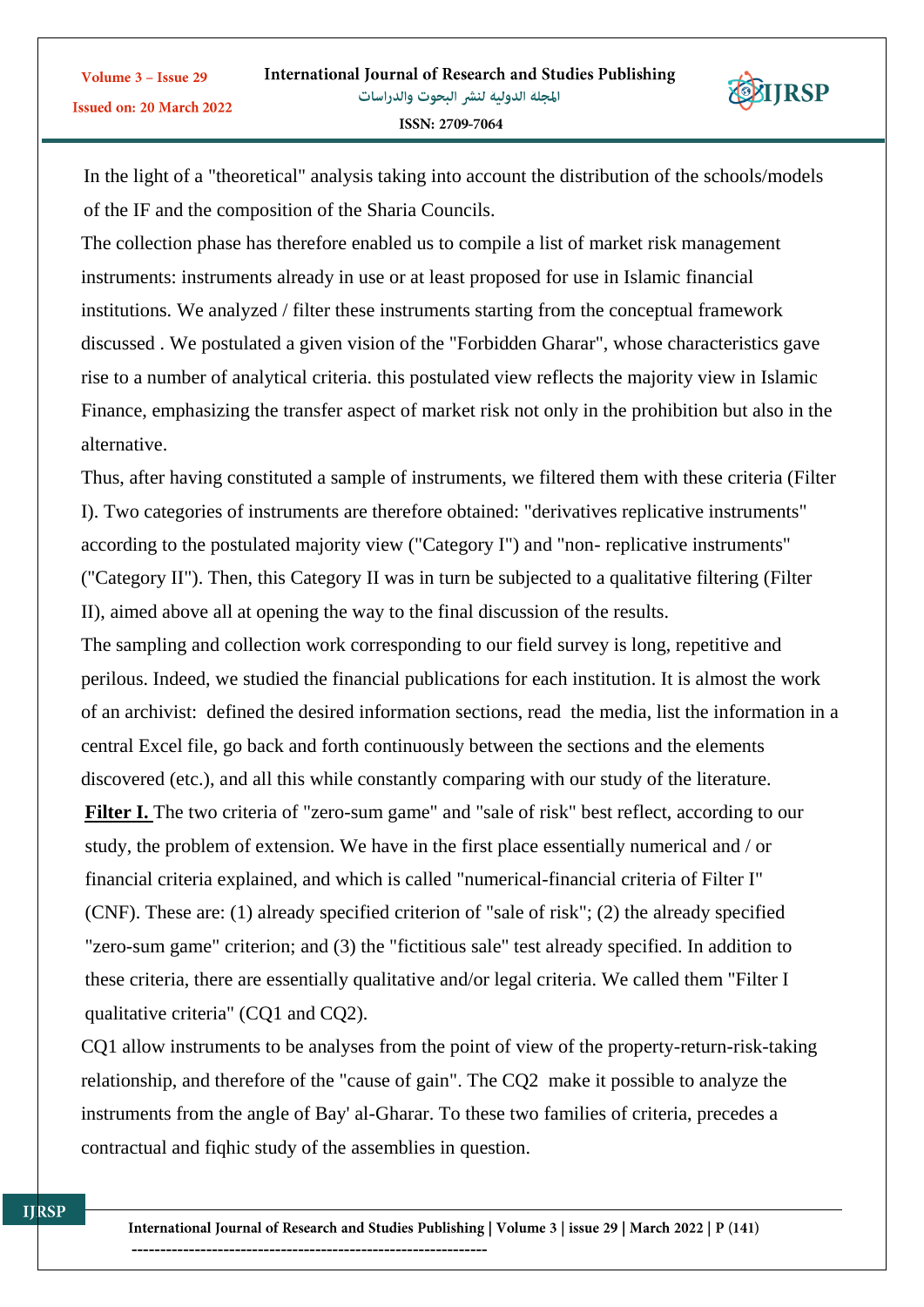

**How the analysis have taken place in practice?** 

Volume 3 - Issue 29

(1) We started with the preliminary stage and with the contractual and fiqhic study.(2) We studied the instrument from the angle of the CQ1 and CQ2 of Filter I: this allowed us to make a first idea, to detect possible problems, to compare with our previous analyses.

(3)Then, we passed the instrument through the CNF, with the aim of refining and deciding the results.(4) We classified the instrument in one of the two categories mentioned above generally: any device verifying any of the CNFs is classified in Category I.

Filter II. After obtaining the expected results of submitting our list of devices to Filter I, we are submitted the devices of Category II ("non-replicatives") obtained to a second filter, qualitative (Filter II). The latter has two main objectives: (1) attempt to identify the possible limitations/benefits of these instruments, especially in comparison with conventional derivatives; (2) attempt to assess, in the light of all of our conceptual work, the extent to which they ultimately represent "alternatives" to conventional derivatives.

In the second step, we exposed and then discussed the results of our approach (Filter I and Filter II) in particular those corresponding to Filter I. In this context, it is useful to mention that the first product of our work, after the list of instruments, is the distinction between "replicative instruments" and "non- replicative instruments" within the meaning of our study. The second is the identification of the financial philosophies underlying each of the corresponding categories, and their comparison with our conceptual framework in order to complete the answer to our research questions. The third will be the proposal of avenues of reflection taking into account the various results of this research.

Therefore, first we present preliminary fiqhical and theoretical analyzes and insights fundamental for the precise understanding of the results. Second, we present and discuss the instruments corresponding to Category I according to our approach, and those corresponding to Category II. Indeed, we present a summary of the result of the submission to our analysis of the "Islamic instruments" collected in this study. We tried to explain most of the legal and conceptual characteristics of these instruments. Beyond the exploratory aspect, our approach will emerge from the conceptual and managerial results that will be discussed in detail. The ideal typical view defended by contemporary Islamic finance essentially emphasizes, "risk

sharing", thus opposed to the "risk selling" philosophy on which derivatives are based.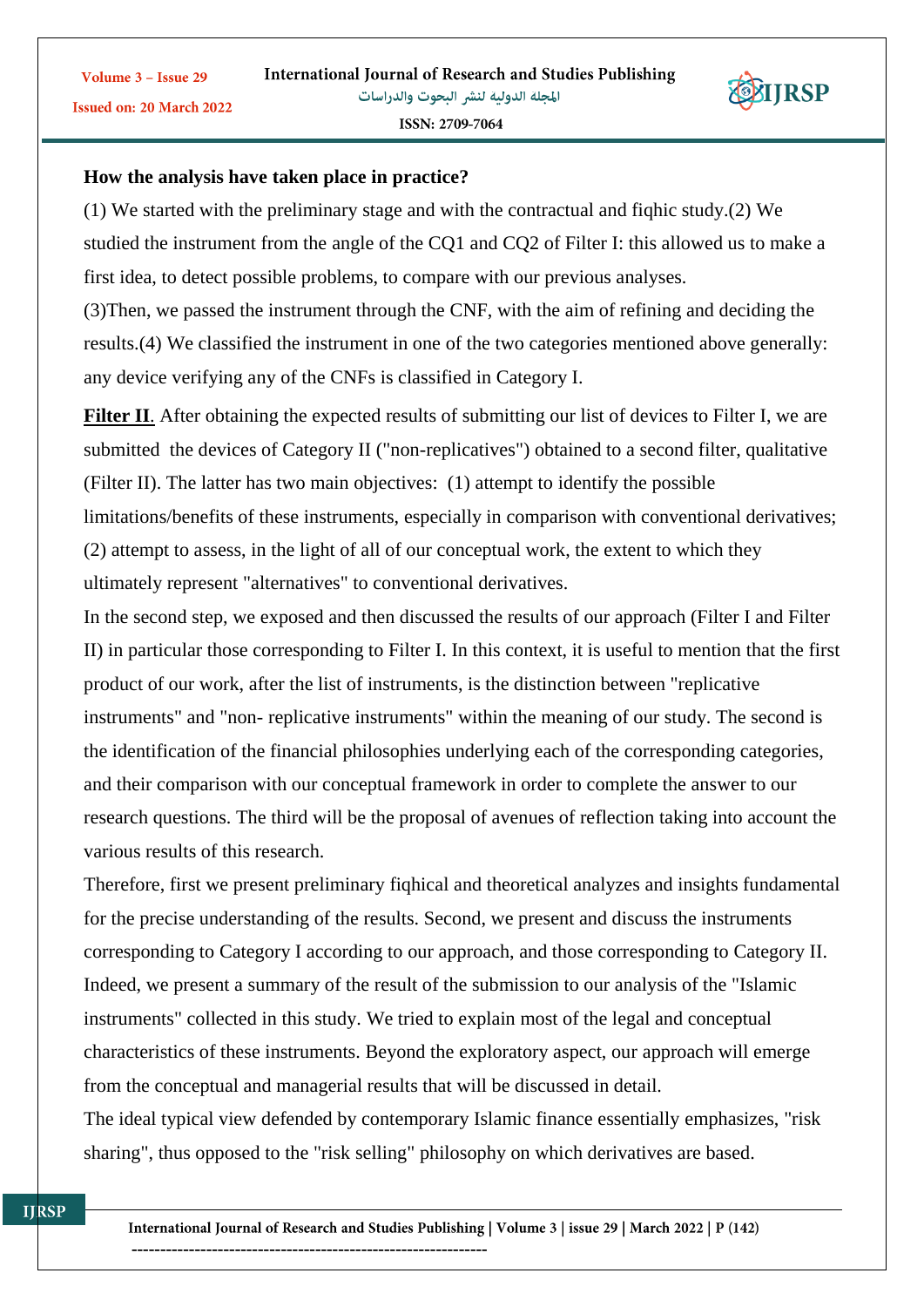

In accordance with this vision, it is therefore from this idea of "risk sharing" that we start in order to complete the reflection on the existence or not of alternatives to conventional derivatives (Cf. theory of need and of general interest). Indeed, our reflection leading to the paths set out below, is based on two fundamental theoretical pillars:

 • **The first combines the Islamic moral and** / or legal notions of Musharakah (or "participation") and Ta`awun ("cooperation"). According to this pillar, "participatory" and / or "cooperative" solutions should constitute the best reflection and the best path towards the ends (Maqasid) sought by Islamic Finance, but also by the entire Shari`ah. In other words, they should constitute the true antithesis to derivatives, but also, which amounts to the same thing, the true antithesis to the dominant and already conceptualized idealtypical view of the "forbidden Gharar". We have already seen that the Koranic discourse brought the logic of "game" (Gharar-game relation) closer to ideas of enmity (al-`Adawah) and hatred (al-Baghda '). In accordance with the prevailing contemporary vision, favoring the spirit of participation, mutual aid and cooperation would therefore be consistent with the discourse of the Koran and of Islam.

• **The second pillar**, linked to the first and conditioning it, is based on the Islamic notions of Maqsid ("finality") and Ma`nah (" meaning "). This refers to two famous fiqhic rule-maxims (Qawa`ed Fiqhiyyah).

 1) The first states: "Things are according to their ends [or intentions]. », (Al Umuru Bi Maqasidihah).

 2) The second goes in the same direction and more explicitly: "Contracts must be understood in relation to their purposes [or intentions] and meaning, and not in relation to their words and sentences. », (Al` Ibrah Fil `Uqud Lil Maqasidi Wal Ma`ani…). In other words, according to this pillar, it is the "finality" of the proposed technical path that must be our target and not its appearance. This pillar also refers to our concept of "fictitious sale".

By resting therefore on these two pillars, we are going to propose a number of potentially exploitable (non-exclusive) pathways. It is also about responding to the more abstract theoretical need regarding the question of Gharar and risk.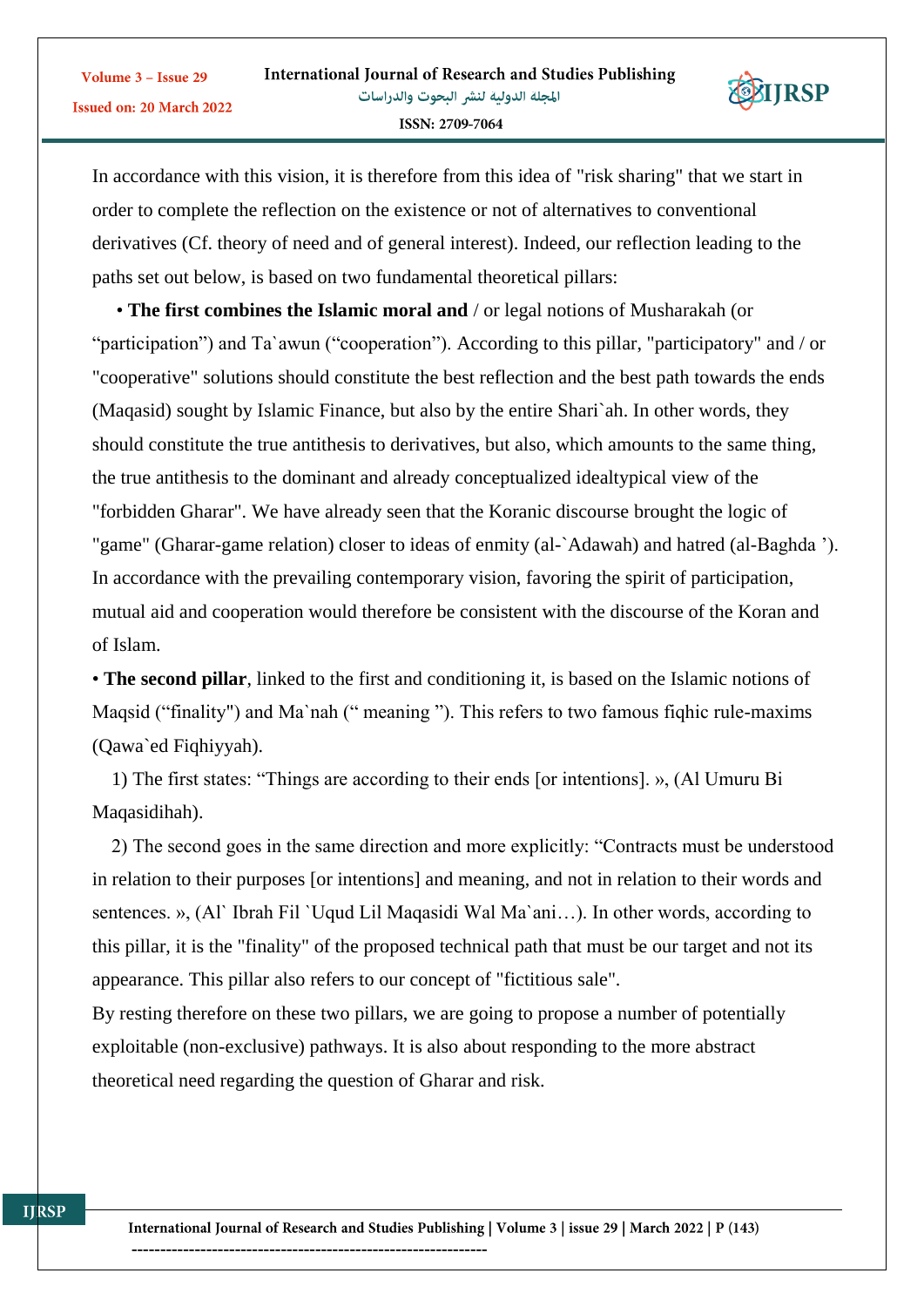

It will in fact: (1) the consistency of this investigation with our conclusions on Gharar (Cf. notions of need, general interest, alternatives and Risk-sharing); and (2) that we do not adopt here - in the ideological sense of the term - one ideal-typical view rather than another. We are content to apply for one so that we can explore its possible translations in financial practice.

At this stage, we are synthesized the conclusions of our reflections on so-called "classical" instruments. Secondly, we present the so-called participatory and cooperative forms, then those based specifically on Wa`d (lit. "promise"), and those based specifically on Khiyar (lit. "option"), with an opening on the concept of "Islamic convertibles".

## **5. Results and discussions**

Our empirical research work has allowed us to classify the financial products used by Islamic banks for risk management into different lists: (1) the first list consists of Islamic replicative products of their conventional counterparts (Category I); (2) "non-replicating" instruments that we have categorized as structurally weak (Category II.A); and (3) a "Category II.B" consisting of non-replicating instruments. To these we have added the traditional Islamic instruments. The empirical work carried out has allowed us to conclude that Islamic financial engineering tries to start from existing conventional products by trying to rectify these products and make them compatible with Islamic law. Indeed, Islamic finance has a problem of creating new financial products without making a reproduction of conventional finance.

The theory of Islamic finance is mainly based on "risk sharing", which is different from "risk selling" on which derivatives are based. However, we will start from the theoretical and empirical study carried out to be able to propose ideas to help in the creation of new Islamic financial products that can be used to manage the risks of these banks. These proposals are based on the notion of participation, cooperation and Islamic concepts of purpose. Based on these two concepts, we announce a number of proposals that are probably exploitable using the results of our empirical study. Indeed, we have exposed the so-called participatory and cooperative aspects, those based clearly on the Promise, and those based specifically on the option, with an opening on the concept of "Islamic convertibles".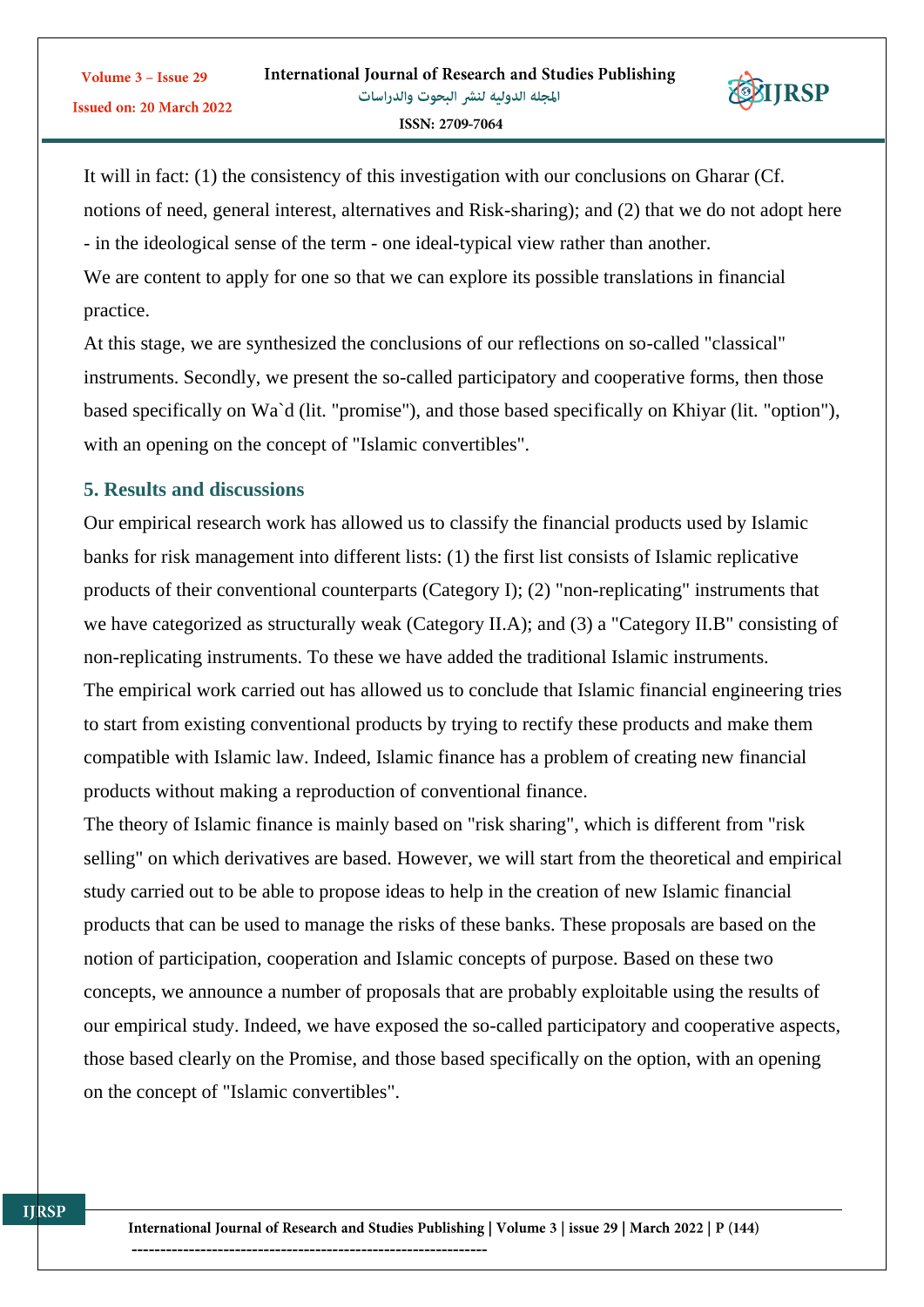

For a list of the main instruments in question, as well as to the bibliographical references. Recall that these are so-called "classic" contracts because they come from the classical fiqhic heritage, and in principle authorized by contemporaries. At this level, it seems useful to us to mention that contracts such as Salam, Istisna or Bay al-Urbun were intended to finance, manufacture or deliver, and not to protect themselves against risk.

For this, the use of these products in risk coverage is limited.

## **5.1. Proposals based on participation**

As we mentioned earlier, our proposal will be for Islamic financial products based on "perfect" participatory or cooperative concepts. Then, we offered other mixed products containing a part of Derivative-like and a part of participation/cooperation.

## **5.1.1. Participation and "pure" cooperatives**

At this level, we offer new financial products based entirely on the concepts of participation and collaboration. This participatory proposal is based on the concept of profit and loss sharing between the two parties.

 The essential basis of the cooperative principle is that the actor who makes a profit will ensure the losing party, and vis-versa.:

## **5. 1.2. Symmetrical participation in market risk (MR)**

Indeed, the principle of participation applies in the Moucharaka contract used by all Islamic banks. The essential notion of this Moucharaka contract is that the capital will be provided by the shareholders who share the profit and the loss of market: in the case of profit they share the profit and in the case of a loss they lose together. In Islamic law, Moucharakat (participatory forms) is generally discussed, as opposed to Ijara (Masri, 2010a). Based on this philosophy, we have built the proposal in question:

## *Presentation*

In the context of a 'symmetrical holding' (SM), it is an actor subject to a given market risk seeking to associate this risk with another actor as opposed to a (symmetrical) participation in favour of the corresponding market. That participation between two parties is based on the fact that the second party bears such a percentage of the potential loss of that of the first party on a given position on a specific date, but this, in return, entitles it to the same percentage of its possible profit.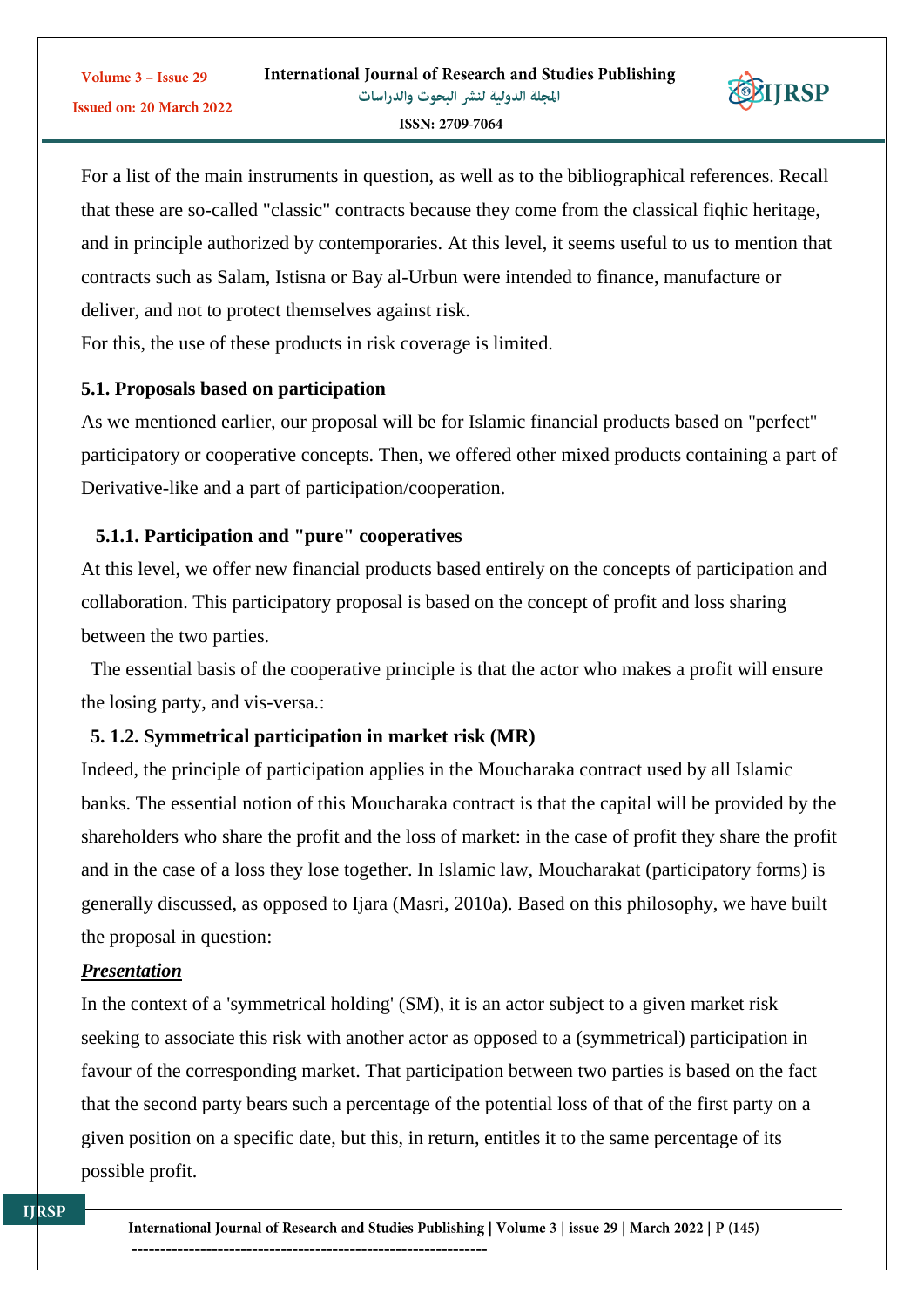

In this context, we can mention that the profits and losses of both parties to the contract go in parallel. Moreover, the second party was not going to agree to enter into such a contract if it did not provide for a suitable action for both parties.

An example is the case of a company (E) which has 200 measures of wheat (A) and which forecasts a decrease in prices compared to a reference price (p) at maturity (n). In order to hedge against this price reduction,

This company can sign a contract based on the relationship (SM) with another agent (G) who anticipates an increase in market prices.

Based on this contract with the conditions mentioned above: if the market price at maturity Pm (n) is lower than the reference price (P), this company receives  $[P - Pm(n)]$  \* a% from the agent (G). On the other hand, if the market price of wheat is higher than the reference price, the company will give  $[{\rm Pm} (n) - {\rm P}]$  \* a% to the agent (G). However, an in-depth study of the SM contract cited above allows us to conclude that the purpose of the SM particularly for the company (E) is joined by that of the FUT contract used for coverage.

In this case, the company (E) will have precisely in the FUT contract a job opposite to its cash job, but with a given number of contracts (remember the a% rate mentioned above). In the case of a FUT contract, if at maturity (n) the market price increases, the company (E) will bear a loss to the speculator, part of what he earns on the cash and vis-versa.

At this level, we can mention that with this **FUT** contract, the company transfers a percentage of its risk to the speculator. Nevertheless, unlike the situation of the company (E) with the **FUT** contract, in the contract (SM) it is not a sales contract, rather a sharing of risk.

That is to say, as soon as the contract is signed, both parties agree on the sharing of risk. To conclude this proposal (SM) based on the principle of profit and loss sharing is a solution. At this level, it seems important to us to mention that the creation of new products requires the development of a clear assembly. In a Mousharaka contract, the partner must insure a share of the capital (property), or insure capital and labor. Based on this principle, we will propose possible legal "solutions":

(1) Theoretically, the company seeking to hedge against the risk can make a donation of a portion (a%) of a form of Mousharaka (with legal personality), founded specifically for this reason,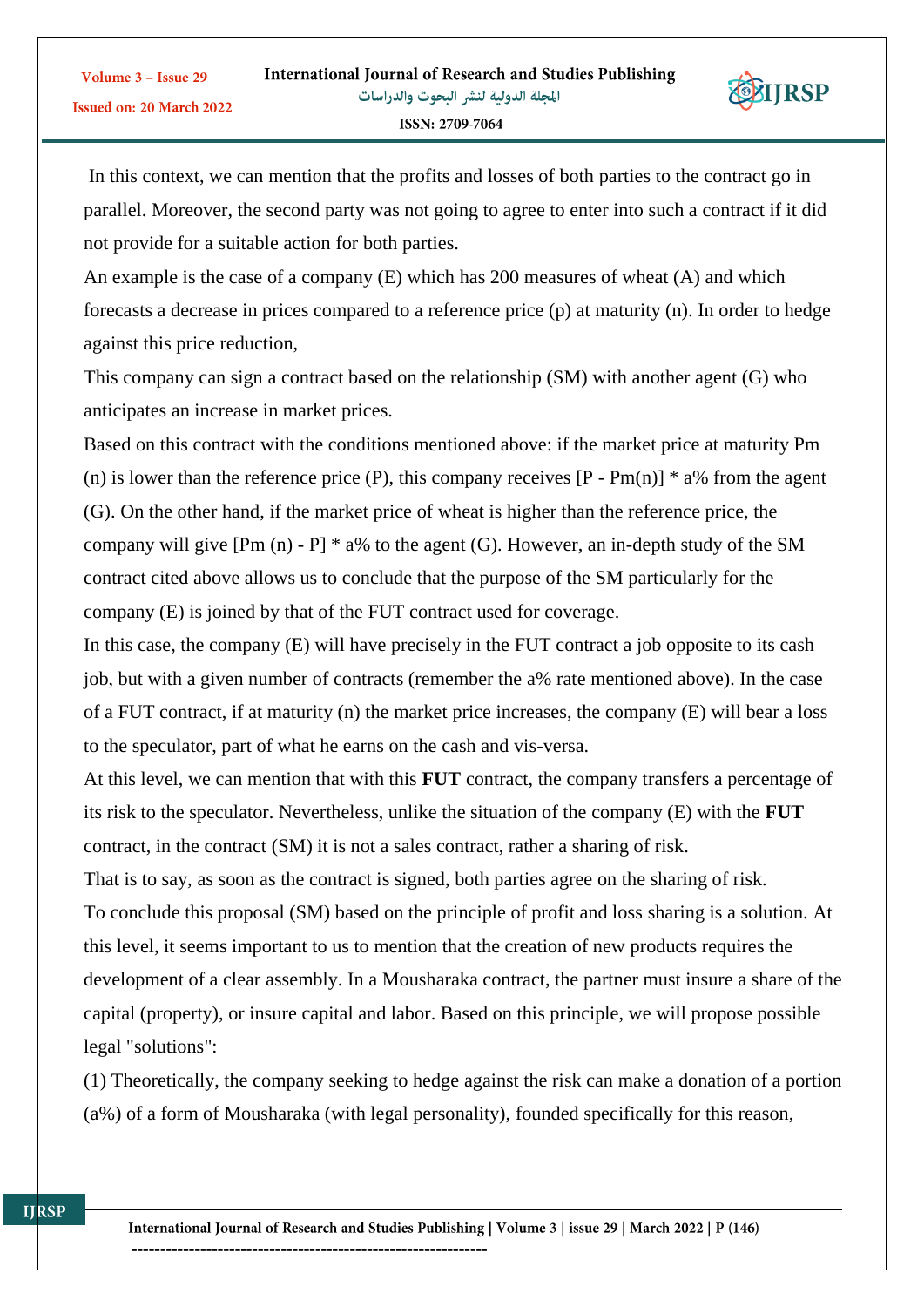

And whose purpose is to achieve a beneficial result of the operation of sales and purchases of the assets in question, at a maturity (n). Let us cite at this level an example within the framework of an SM proposal, of which at the moment zero the planter (E) signs with an Islamic speculator an SM with the objective of making a profit through the sale of the harvest on the date (n). However, on date (n), the planter or the director of the operation (Moucharaka) will sell the goods subject to the contract, if this operation makes a gain by referring to the price (P), this profit will be shared up to such a percentage (a%) between the farmer and his partner. Also, if the MM operation achieves a negative result, the latter will be shared up to a percentage (a%). Let us mention at this level that one of the problems that can be encountered in this operation is the fact that the goods, which are the subject of this contract, are not really bought or sold at the moment (n).

However, on date (n), the planter or the director of the operation (Moucharaka) will sell the goods subject to the contract, if this operation makes a gain by referring to the price (P), this profit will be shared up to such a percentage (a%) between the farmer and his partner. Also, if the MM operation achieves a negative result, the latter will be shared up to a percentage (a%). Let us mention at this level that one of the problems that can be encountered in this operation is the fact that the goods, which are the subject of this contract, are not really bought or sold at the moment (n). Formally, we will propose the following solution to solve this problem:

 (1) Indeed, at moment (t) equals zero, two unilateral and binding promises are given for the purpose of cooperation. The first promise is given by the party  $(X)$ , the latter undertakes to give a part a% of its profit to another party (Y) in the case of the realization of a profit at maturity (n) (in comparison with the reference price (P).

 (2) The second promise is given jointly by party (Y): the latter promises to bear part a% of the loss to (Y) in the case of a negative result at maturity (n), the use of promises, clearly transcribed in the framework of cooperation, or even donation, is quite different from the dominant use at present.

 (3) The third solution is also based on the principles of charity and profit and loss sharing, two parties of which agree to undertake to share between themselves a market risk, on a specific date and at a specific percentage a% and the associated market profits.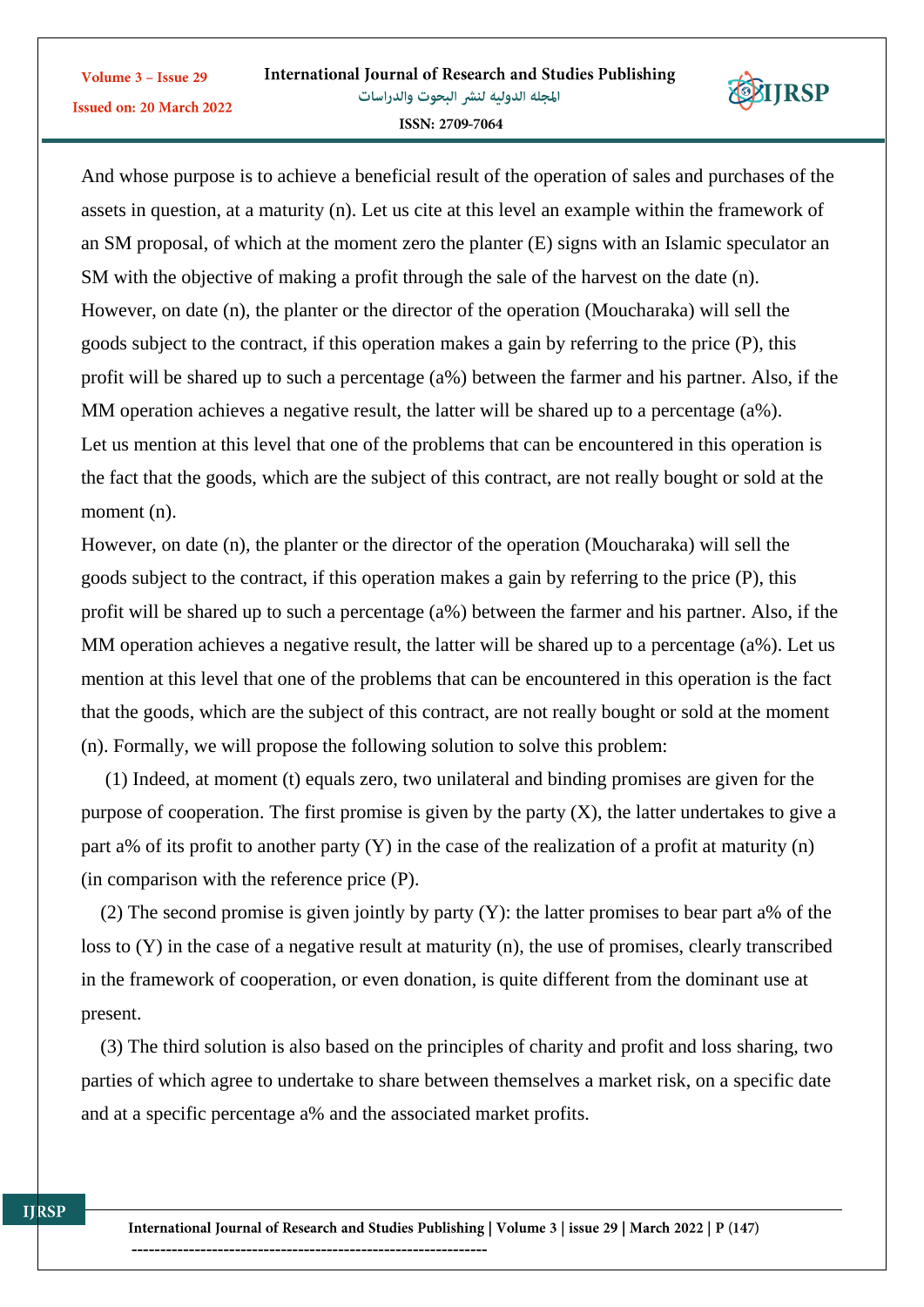

Indeed, according to this proposal, the company (E) enters into a contract who has as its objective to share the risk and not in the obligation to sell shares in a Moucharaka contract. It should be noted at this level that the essential advantage of this proposal lies in the fact that both parties win together and lose together. Improvements can be proposed, according to the dominant contemporary vision:

## **5.1.3. Reciprocal and integral cooperation on market risk (CR)**

This proposal is based on the concept of cooperation between the different parties in which the party in a good situation compensates for the party in an unfavorable situation, and vise-versa. The "CR" proposes a link between the two parties  $(X)$  and  $(Y)$  who are in a situation of risk on the market separate and diametrically opposed, on the same good, in such a way that those who win on the date (n) fully compensate the losing party and vise-versa.

 1) Suppose that on date (n), the bank (X) is in a long position regarding dollars and short on the euro, that is, this bank will buy dollar in n, and sell euro. In this case, the bank (X) will look for another party (Y) who is in an opposite situation, on the same date, with a third party (Z): short situation in dollars and long in euros. The two banks  $(X)$  and  $(Y)$  agree on a contract  $(CR)$ determining the reference price  $(P)$ , of which the bank  $(X)$  uses its profit to fully compensate for the loss made by (Y) and vise-versa.

Taking the example of the company (E), mentioned above, which seeks to sell its goods at maturity (n), finds a company has a need to buy this same property. We do not use the traditional Forward contract, both parties of the contract sign a form of (CR), allowing them to tie their prices on a reference (P) by compensating reciprocally, between them, the market profits and losses at the moment (n).

In this context we have proposed two traces of relevant legal solutions.

(1) They will also issue two unilateral and binding promises within the framework of ooperation and solidarity. At this level, we can say that each party gives a unilateral promise to reimburse the total market loss suffered by the other party on a given situation on a given date (n).

 (2) This solution is based on the principle of authorisation, the new proposal will be to set up a new contract (CR), based on the concept of cooperation between the different parties, each party declaring a commitment to compensate the other party for its diametrically opposed loss for the same property on a specific date.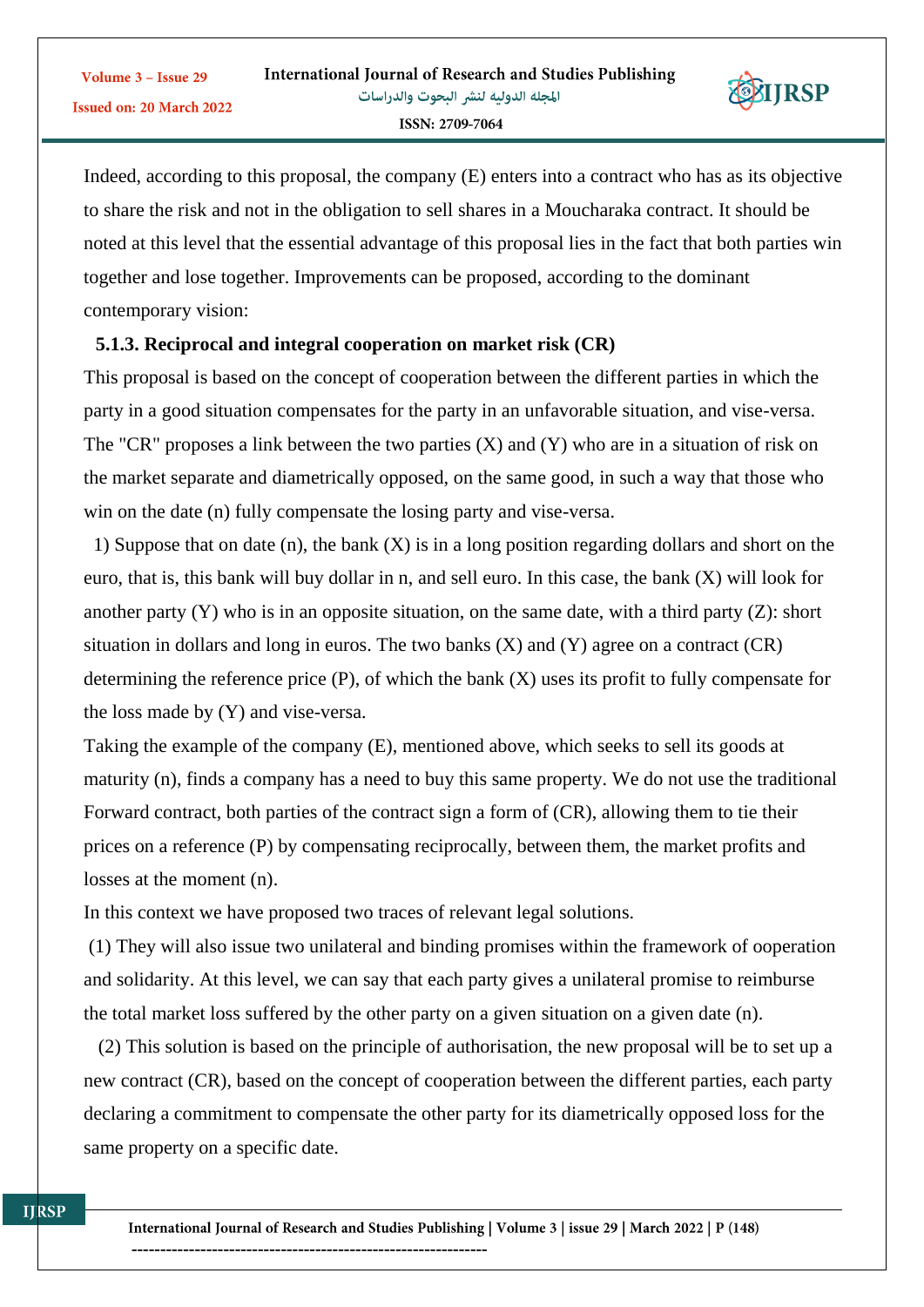

The new proposal that we have called it "CRP" is based on the fact that each party can take part of the profit in the event of good market developments. At this level, we can mention that the compensation for loss will be limited to a well-defined rate.

## **5.1.5. "Partial" participatory and cooperative proposals**

These proposals take on some features of the Derivative -like contract and another of "risk sharing". So that the operation is based on the real exchange taking into account the principle of cooperation. At this level, we can say that this proposal concerns the technical part which requires a fiqhic agreement.

## **5.1.6. Forward Sale Proposal with Market Risk Cooperation (BMT)**

Within the framework of this proposal, we can say that the agreement between the two parties (X) and (Y) is based on the fact that the winner compensates for a fixed rate of loss and viseversa. Indeed, it is easy to see that full compensation would amount to executing the sale at spot market prices at the moment (n).

Taking up at this level the example of the company (E) which can sign a real forward contract (BMT) with a company (F), for a specific date, this contract sets an exercise price (P). If at the specified maturity (n) the market price is higher than the price of the financial year, the company (E) will lose in: the company (Z) that wins, then pays it a fixed percentage of loss and vise-versa. Another innovation can be proposed at this level which is to introduce a support element in a contract called "Islamic Forward". Another proposal is to create a contract whose object is regularly mutual participation in market prices, between a seller and a futures buyer.

### **5.2. Participations based on the principle of promise**

In this context, we have set out some proposals based on the principle of promise.

### **5.2.1. Proposal 1: Unilateral, independent and no-premium promise**

According to our empirical study, we mentioned that there is an instrument used by some Islamic banks called independent and unilateral promise that is based on notions near this proposal. As part of our proposal, we add an element saying that the promise should be: unilateral, independent and free (without detached premium and without resale logic). With regard to this proposal,



Volume 3 - Issue 29 Issued on: 20 March 2022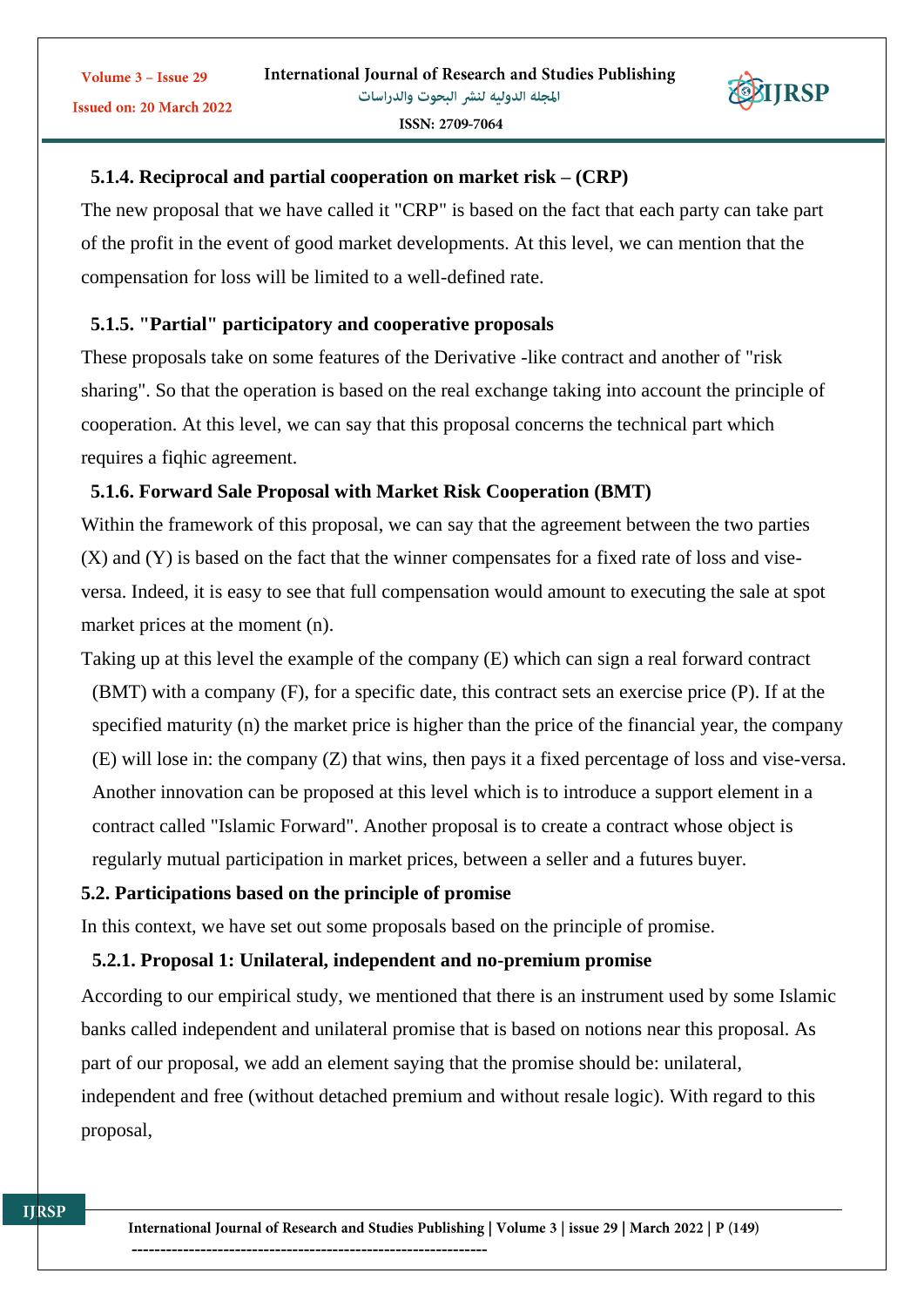

we can say that party (X) gives a unilateral and unprimed promise for the interest of the other party of contract (Y) whose purpose is precisely: (1) or to buy (or sell) a specific good to it at a fixed deadline and a fixed price; (2) or to pay the person the total (or partial) sum of a loss suffered in a given activity.

## **5.2.2. Proposal of the "attached promise" (or parallel)**

This proposal consists in linking the promise to a specific sale or other transaction. Provided that this promise is made for the purpose of cooperation. Let us cite at this point a practical example illustrating the case. Taking the example of the company  $(X)$  which carries out a sale transaction today to business (Y) of any property (B) at a price specified at the signing of the contract either (P), but the execution will be postponed to a given date(n).

The company (Y) bears a market risk specifically related to the possibility of a price reduction of much less than (P) on the specified date.

Under the title of cooperation, the enterprise  $(X)$  gives a promise, at the time of signing the contract, to the enterprise (Y) to compensate it a specified percentage of the sum of loss which exceeds a certain limit at maturity (n).

For all that concerns the optional aspect in our ways of reflection, we refer, in depth and in addition, to the KS (Ash-Shart option):

## **Participations based on the concept of choice or option and openness to "Islamic convertibles"**

A Khiyar is generally defined as: the "right" conferred on a party to cancel (Haq al-Faskh) or to confirm (Haq al-Imda') unilaterally a contract after it has been signed, within a given period of time. This resemblance, even partial, between the concept of Khiyar and the concept of OPT in contemporary finance has led us, like other researchers, to reflect on possible alternative ways to conventional Call and Put and in line with the (ideological) vision postulated.

## **5.3. Proposal for the option**

Our proposal of the option will be based on the opinion of specialists in Islamic jurisprudence who insist on the obligation to avoid cases of Gharar, ignorance or deception. As a result, we can say that it is possible to launch a call or sell option at a fixed price that is part of the vision of cooperation and mutual aid (or even donation). Therefore, this proposal is based on the prohibition of the premium and the sale of risk.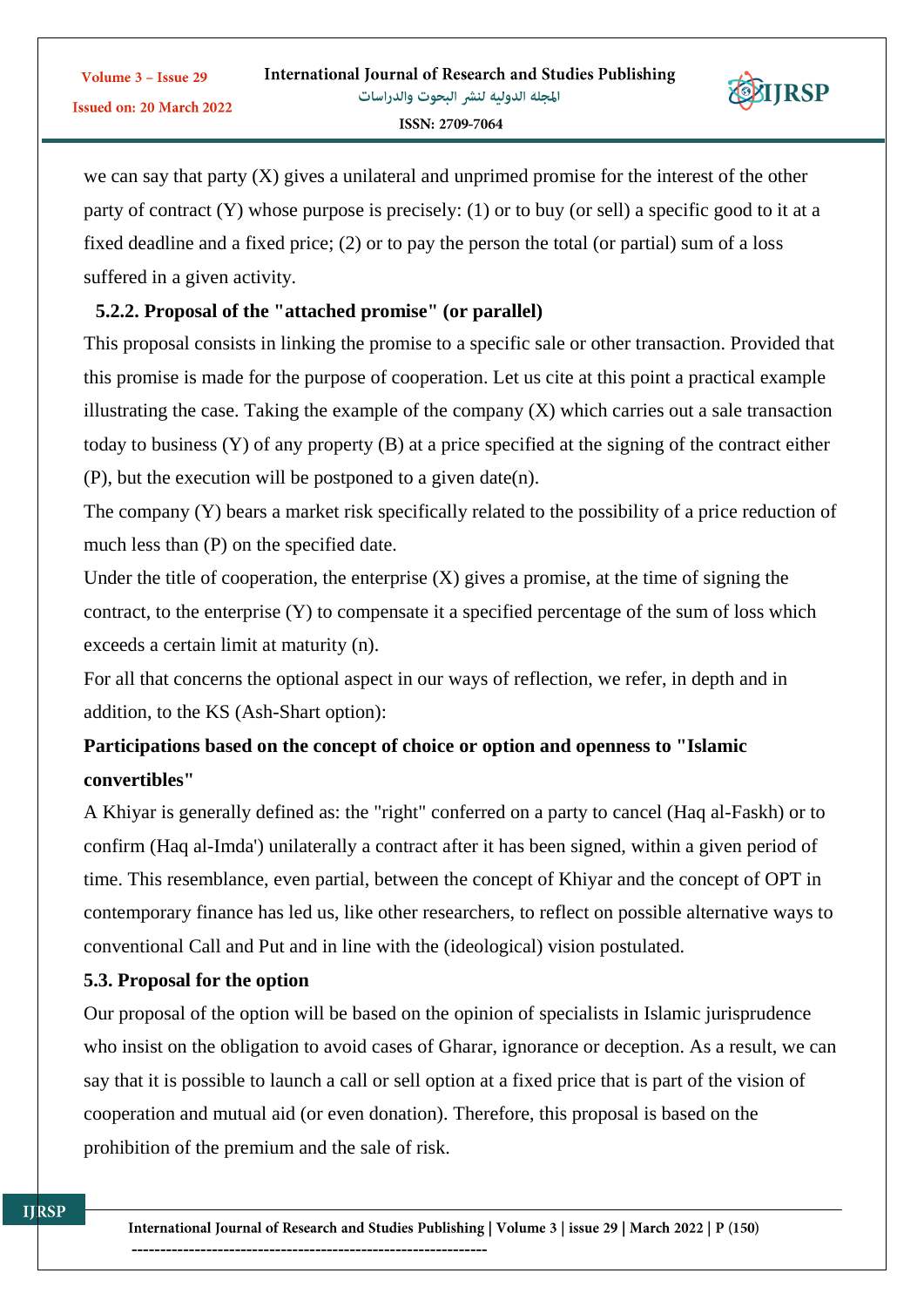

### **5.3.1. Proposal: Islamic option without premium for the purpose of cooperation**

As part of our research, we propose an Islamic option issued within the framework of collaboration and cooperation. Let us mention at this level the case of two Islamic institutions (B1) and (B2) of which B1 will sell on a given date (d) goods (M) at the market price (P), which makes that B1 bears a risk related to the price of these goods on the market. The institution (B2) can give B1 an Islamic option (without premium) with the objective of selling goods (M) at a price (P) and at the moment (n). This will allow B1 to protect itself against the risk of a decrease in market prices. In order for (B2) to have an interest in giving this free selling option to (B1), the latter must, at the same time, protect (B2) on another different risk. This implies that (B2) bears a risk quite opposite to that of (B1) which allows us to easily achieve the targeted cooperative specificity.

## **6. Conclusion**

The importance of these conclusions for our research is twofold: on the one hand, they allowed us to approach the question of Gharar andderivatives starting from a coherent theoretical framework of the risk (and return)allowed, and on the other hand, they allowed us to highlight the foundations of a general theory of Islamic Finance, potentially consensual.

Based on our data, we were able to propose a new attempt to define, as generalizable as possible, the Gharar (or Bay` al-Gharar) prohibited in financial transactions, while taking into account the necessary precautions. Moreover, the issue of Gharar, or the transfer of risk that most often results from it between thetwo parties, clearly seems to be, above all, a matter of contractual justice, justicemost likely seen in the contract.

Therefore, we deal in this research with derivatives that depend on two questions. After assuming a certain vision of this "prohibited gharar", we have effectively extended the logic of gharar to a post-contract market context, and we are looking for new Islamic financial products that are possible alternatives to derivatives, to manage market risk in international financial institutions. Based on the study of the forbidden risk in financial transactions and our knowledge of the question of gharar, a way out has been suggested through the idea of the alternative (and the need for Muta). At the end of this research, we presented possible technical answers and suggestions for Islamic financial instruments.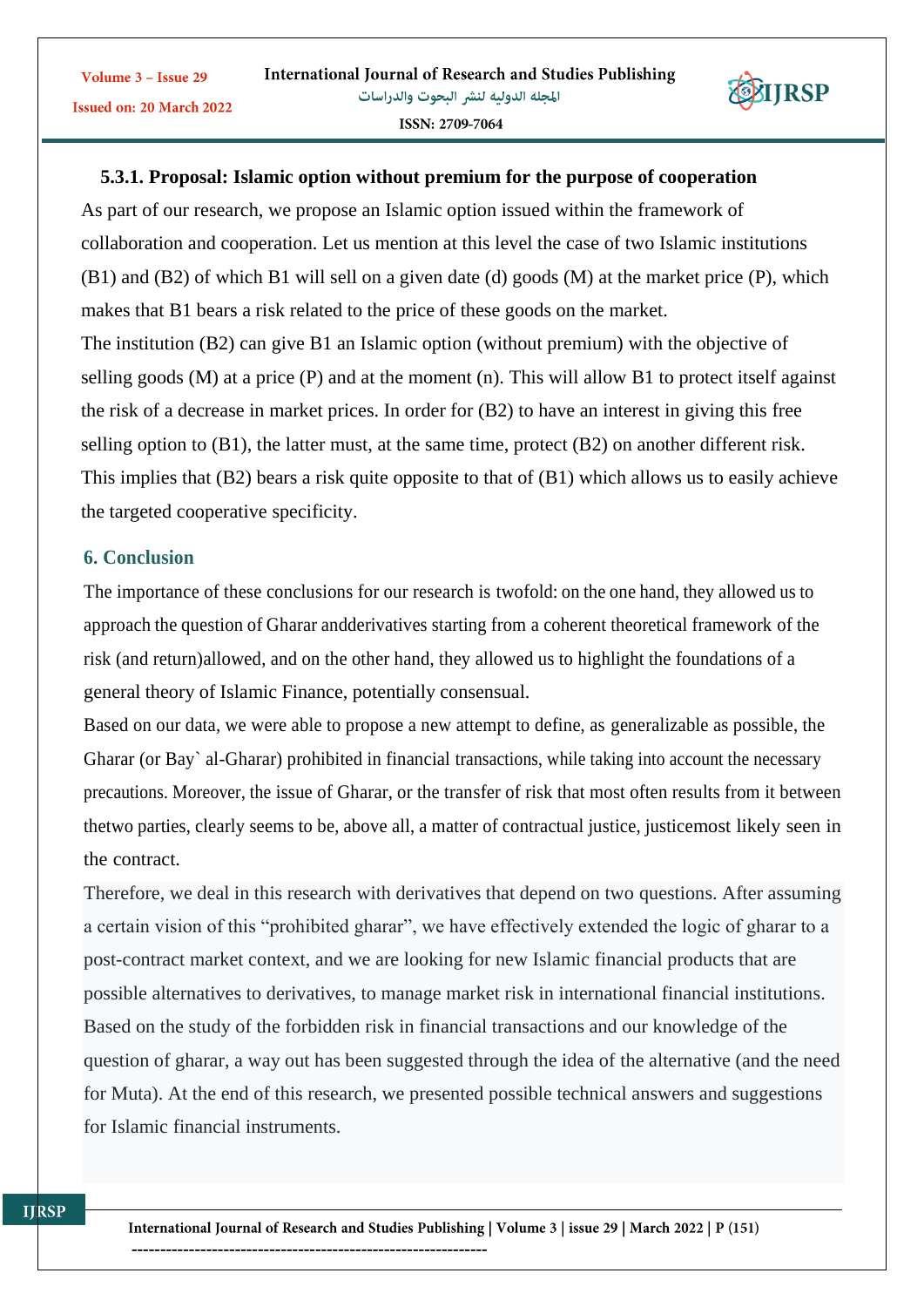

In terms of the creation of new Islamic financial products, therefore starting from acertain vision of the "Forbidden Gharar", and in the spirit of the already mentioned theory of need and the general interest, we went to the search for new Islamic instruments in the literature as well as in the financial publications of a sample ofIslamic financial institutions around the world. This observation was reinforced and deepened by the filtering work carried out on the instruments collected.

As part of this research work, we have proposed, based on our work on Gharar and risk taking, a conceptualization of the view of derivatives by contemporaries,and therefore of the very search for the alternative. This conceptualization will reflectabove all the content in terms of transfer of market risk, as opposed to the simplelegal form.

Through our investigation, we were able to obtain a list of instruments proposed as Islamic instruments for the management of market risks. Moreover, through the filtering of the instruments collected, resulting from this conceptualization effort, our approach has enabled us to identify certain "non- replicative" and other "replicative" instruments.

We have seen how the latter: often present obvious contractual and /or financial weaknesses or limits, and above all, generally struggle to represent real Islamic derivatives, according to the very discourse of Islamic finance.

Indeed, faced with such a contradiction between theory and practice, we have tried to find the possible path (s) towards such a radical change in practice, by returningto this sharing of risk.

## **7. References**

Volume 3 - Issue 29

- AHMAD A.A., SHAHIMI S., 2012, Islamic forward exchange contracts as a hedging mechanism: An analysis of Wa`d principle, *International Business Management*, Vol.6, No. 1.
- AHMAD K., 2000, Islamic Finance and Banking: The challenge and prospects, *Review of Islamic Economics*, No. 9, p. 57-82.
- AHMED H., 2009, Financial crisis: Risk and lessons for Islamic Finance, *ISRA International Journal of Islamic Finance*, Vol. 1, No. 1.
- AKKIZIDIS I.S., KHANDELWAL S.K., 2008, *Financial risk management for Islamic Banking and Finance*, Hampshire: Palgrave MacMillan.
- Al-Darir (1990), Al-Gharar and its Effect on Contracts, Dallah Group.
- Al-Darir, Siddiq, 1997, Al-Gharar in Contracts and its Effects on Contemporary Transaction, IRTI, IDB, Eminent Scholars Lecture Series, No. 16.